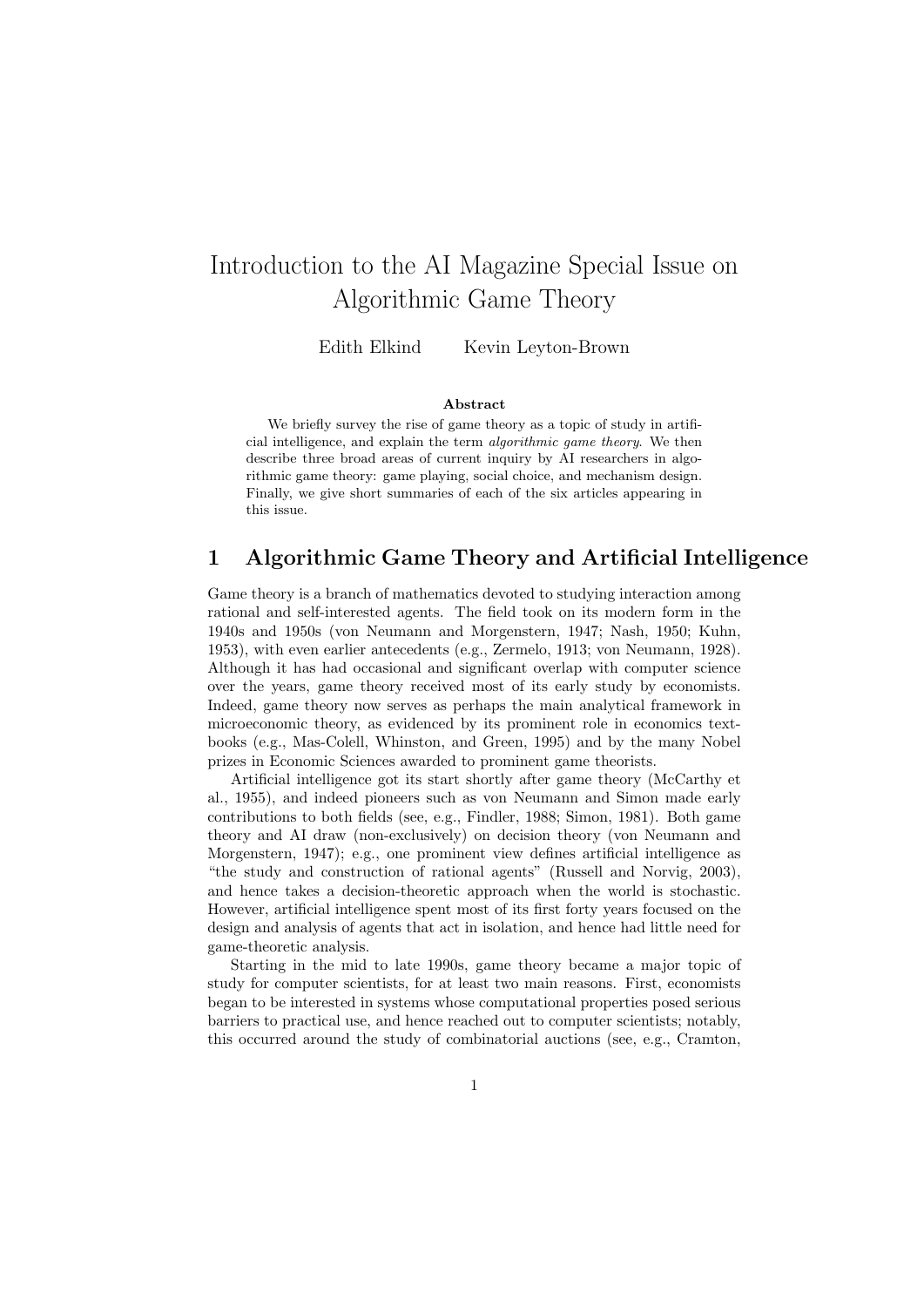Shoham, and Steinberg, 2006). Second, the rise of distributed computing in general and the Internet in particular made it increasingly necessary for computer scientists to study settings in which intelligent agents reason about and interact with other agents. Game theory generalizes the decision-theoretic approach which was already widely adopted by computer scientists, and so was a natural choice. The resulting research area, fusing a computational approach with game theoretic models, has come to be called Algorithmic Game Theory (Nisan et al., 2007). This field has grown considerably in the last few years. It has a significant and growing presence in major AI conferences such as the International Joint Conference on Artificial Intelligence (IJCAI), the Conference of the Association for the Advancement of Artificial Intelligence (AAAI), and International Conference on Autonomous Agents and Multiagent System (AAMAS), and in journals such as Artificial Intelligence (AIJ), the Journal of Artificial Intelligence Research (JAIR) and Autonomous Agents and Multi-Agent Systems (JAAMAS). It also has three dedicated archival conferences of its own: the ACM Conference on Electronic Commerce (ACM-EC), the Workshop on Internet and Network Economics (WINE) and the Symposium on Algorithmic Game Theory (SAGT).

It is necessary to distinguish algorithmic game theory from a somewhat older and considerably broader research area within AI: multiagent systems (Weiss, 1999; Vlassis, 2007; Wooldridge, 2009; Shoham and Leyton-Brown, 2009; Vidal, 2010). While multiagent systems indeed encompasses most game-theoretic work within AI, it has a much wider ambit, also including non-game-theoretic topics such as software engineering paradigms, distributed constraint satisfaction and optimization, logical reasoning about other agents' beliefs and intentions, task sharing, argumentation, distributed sensing, and multi-robot coordination.

Algorithmic game theory has received considerable recent study outside artificial intelligence. The term first gained currency among computer science theorists, and is now used beyond that community in networking, security, learning, and operating systems. In fact, the term has been comparatively slow to catch on in AI, and to date the moniker "multiagent systems" is more broadly used. We argue, however, that there are advantages to designating some AI research as "algorithmic game theory." First, the use of this label stresses commonalities between AI research and work by computer scientists in other areas, particularly theorists. It is important to ensure that AI research remains connected to this quickly growing body of work, for the benefit of researchers both inside and outside of AI. Second, at this point multiagent systems is a huge research area, and only some of this research is game theoretic. It is thus sensible to have a coherent name for multiagent systems work that takes a game-theoretic approach.

At this point the reader might wonder what characterizes AI work within algorithmic game theory, as distinct e.g., from work in the theory community. While it is difficult to draw sharp distinctions between these literatures, we note two key differences in the sorts of questions emphasized. First, algorithmic game theory researchers in AI are often interested in reasoning about practical multiagent systems. AI work has thus tended to emphasize elaborating theo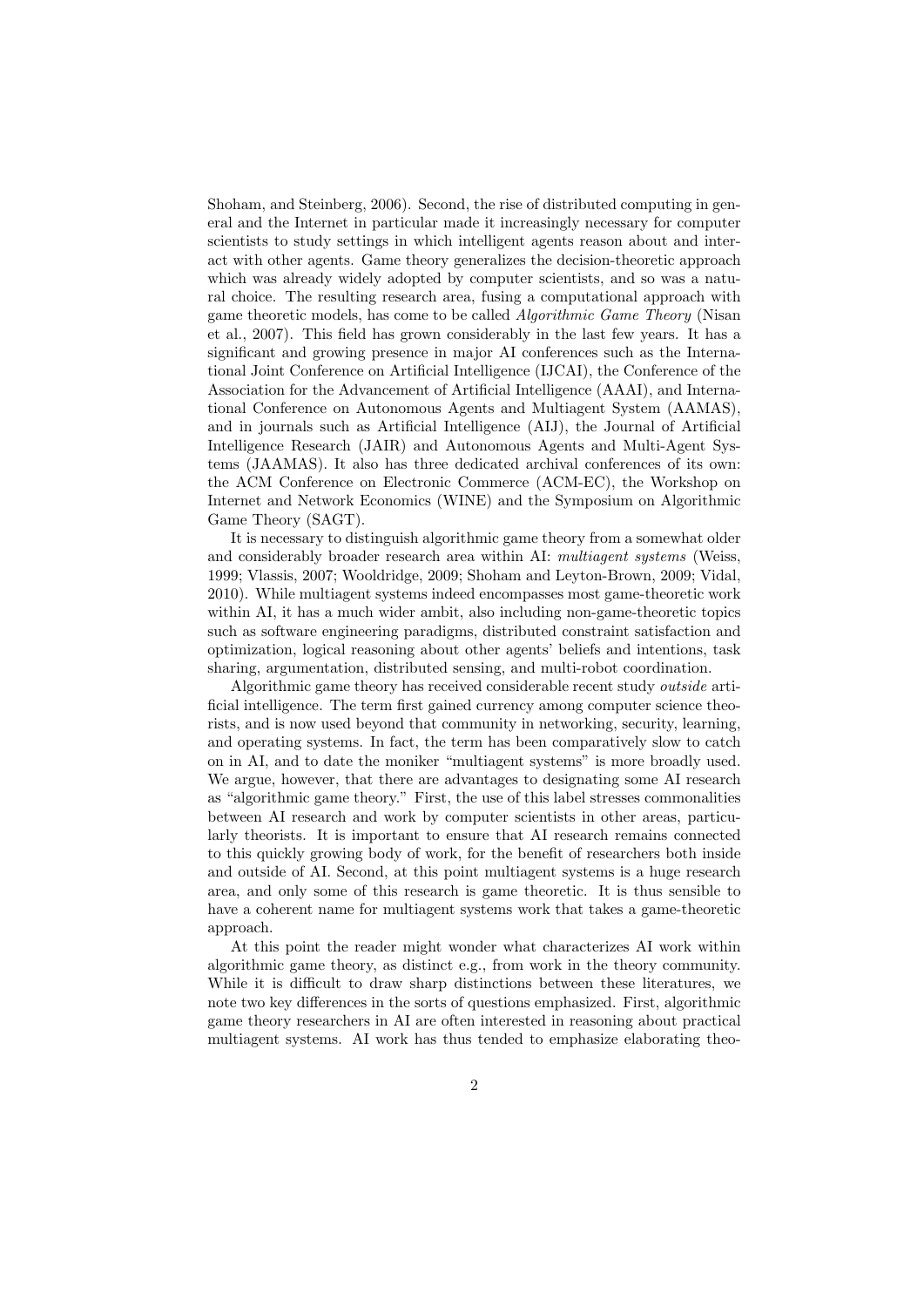retical models to make them more realistic, scaling up to larger problems, using computational techniques in settings too complex for analysis, and addressing prescriptive questions about how agents should behave in the face of competition (e.g., through competitions; see, e.g., (Wellman, Greenwald, and Stone, 2007)). Second, AI has long studied practical techniques for solving computationally hard problems, and many of these techniques have found application to problems in game theory. Algorithmic game theory work in AI thus often emphasizes methods for solving practical problems under resource constraints, rather than considering computational hardness results to be insurmountable roadblocks.

## 2 This Special Issue

This special issue aims to highlight cutting-edge artificial intelligence research in algorithmic game theory, and contains articles written by some of the most prominent researchers in the field. Our goal was to provide a broad sampling of state-of-the-art AI work in algorithmic game theory, emphasizing exciting applications and written in an accessible manner. Specifically, we aimed to achieve balance between three key topics in current research. The first, game playing, considers the design of automated methods for playing competitive games popular among humans. It focuses on scaling up classical game-theoretic ideas to the huge domains necessary to model these settings; extending these ideas to deal with the approximations introduced by this scaling; and addressing the prescriptive problem of how an agent should act when it is not sure that its opponent is perfectly rational. The second topic is social choice, the aggregation of preferences across agents, either through an explicit voting scheme or implicitly through a prediction market. The final topic is mechanism design, which can be understood as the design of protocols for decision making among noncooperative clients. Here much AI research focuses on elaborations to existing models, with the goal of making them more applicable to anonymous, dynamic environments such as the Internet.

In what follows, we describe this issue's six papers in more detail, grouping them according to our three thematic areas.

#### 2.1 Game Playing

Game playing is a traditional AI problem. Recent work in algorithmic game theory has extended the competence of AI systems to new domains, such as poker and billiards.

In our first article, Sandholm addresses the issue of computing equilibrium strategies in large games with incomplete information, with a particular focus on poker. This work has produced top-performing poker-playing computer programs, and is based on the state-of-the-art techniques in linear and integer programming. Sandholm first outlines several approaches to abstracting away some of the features of the game in order to reduce search space. He then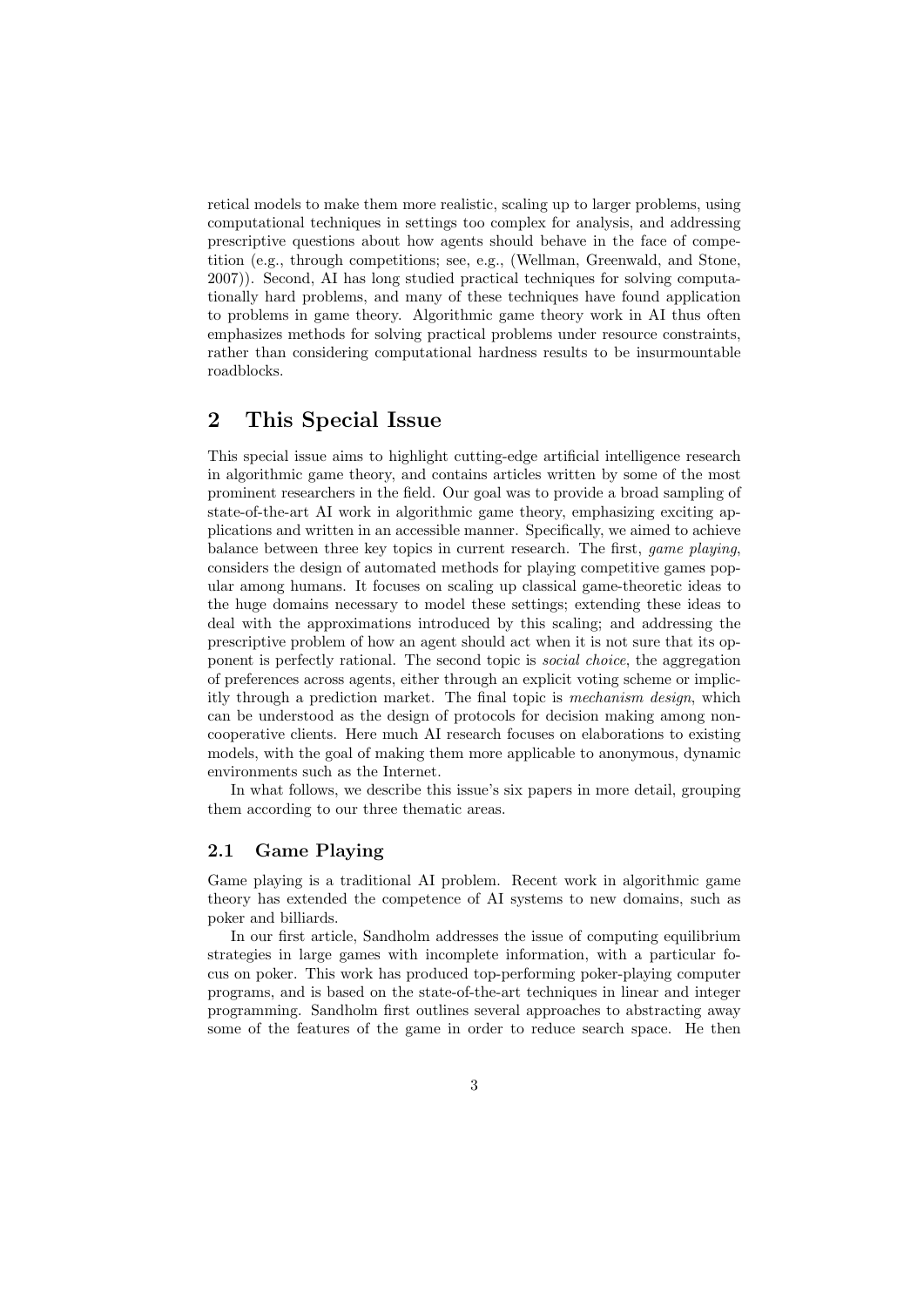describes two classes of algorithms for computing the (approximate) equilibria of the simplified game, namely, smoothing and gradient descent algorithms and counterfactual regret minimization algorithms. Sandholm also discusses extensions of his methods to non-zero sum and multi-player games, as well as non-equilibrium-based approaches to designing good poker agents. Some of the work surveyed in this paper was the basis of Andrew Gilpin's PhD thesis, which won the 2009 IFAAMAS Victor Lesser Distinguished Dissertation Award.

Second, Archibald, Altman, Greenspan and Shoham describe their recent work on computational pool. Unlike in poker, in a game of pool the player's success depends not only on his strategic reasoning, but also on his skills. Moreover, the agent's action space is continuous rather than discrete. This introduces new modeling and design challenges, and the authors describe both theoretical and experimental work that went into the design of a winning computational pool player. The paper also explores the impact of different noise levels and bounds on execution time on the agents' performance; interestingly, it turns out that an agent may prefer to have weaker execution skills.

### 2.2 Social Choice

Social choice theory studies rules for aggregating agents' beliefs and preferences. Two active research directions in this field that are represented in this special issue are using markets to induce experts to aid in belief fusion, and assessing the extent to which computational complexity serves as a barrier to the manipulation of voting schemes.

In our third article, Chen and Pennock survey the literature on prediction mechanisms, i.e., systems that use "the wisdom of crowds" to predict the probability of an uncertain event, such as an election outcome, the score of a football game, or the completion date of a construction project. They distinguish between prediction markets, where the events have a clear objective outcome, and peer prediction systems, where there is no objective outcome to be measured and the players are evaluated against other agents' predictions. The authors suggest a number of desirable properties for such mechanisms, such as liquidity, expressiveness, computational tractability and truthfulness, and evaluate existing mechanisms with respect to these criteria.

The fourth paper, by Faliszewski and Procaccia, overviews the state of the art in another area of computational social choice: voting manipulation. This is the problem of voters misrepresenting their preferences in order to obtain a more desirable outcome. This issue is known to be unavoidable in voting, but it has been suggested that computational complexity can be used as a barrier against manipulation, by identifying voting rules for which manipulation is computationally hard. The authors present the existing worst-case hardness results for manipulation and related problems, as well as the recent attacks on the worst-case complexity approach.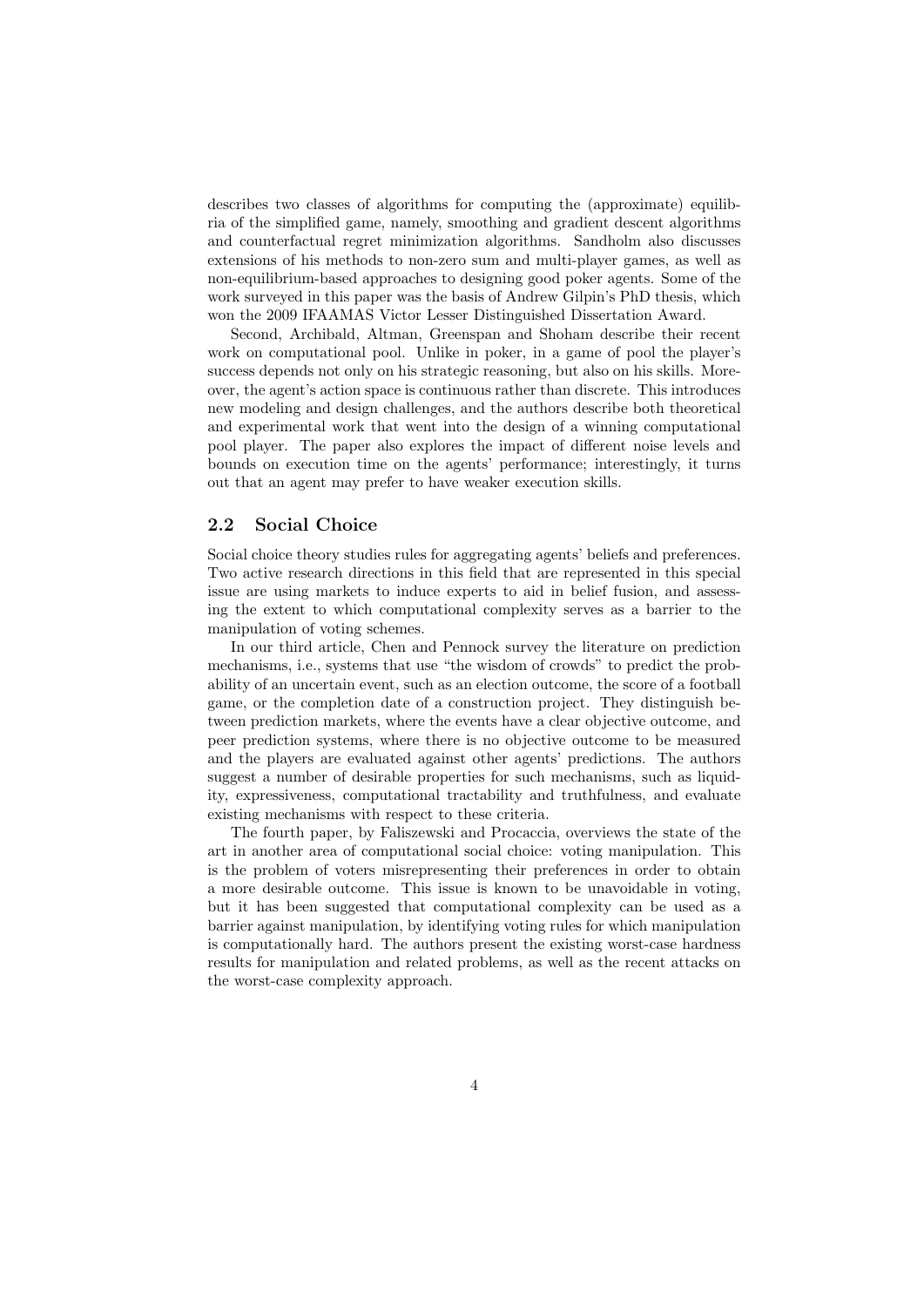#### 2.3 Mechanism Design

Mechanism design is an important tool for reasoning about the allocation of scarce resources in multiagent systems, and about noncooperative protocol design more generally. Recent directions in this literature focus on resistance to manipulations enabled by anonymous internet communication and the design of mechanisms for settings in which agents' preferences evolve over time.

In our fifth article, Conitzer and Yokoo observe that in electronically-mediated mechanisms, it is often possible for an agent to benefit by pretending to be multiple agents. For example, the agent can place shill bids in eBay-like auctions, or can vote multiple times in an online poll. Such behavior is very hard to avoid in anonymous environments such as the Internet, and therefore it is desirable to design multiagent systems in a way that is resilient to false-name manipulation. While this task is often challenging, the paper describes several results in this vein for a wide variety of settings such as voting, auctions and coalitional games. It also considers practical ways of preventing agents from creating multiple identifiers, such as making the participation costly, verifying some of the identifiers, or using the social network structure to prevent agents from cheating.

In the final article, Parkes, Cavallo, Constantin and Singh discuss the problems that arise when one tries to incentivize truthful behavior in a dynamically changing environment. Such environments are typical for many AI settings, where the actions may have uncertain effects, and agents may have to learn about the costs and values of different actions along the way. They consider two types of uncertainty. First, external uncertainty is associated with agents' arrival and departure, as well as other changes to the environment. Second, internal uncertainly models the dynamics caused by learning and information acquisition. The paper describes a number of mechanisms for dynamic settings that combine game-theoretic ideas with AI-style heuristic approaches.

## References

- Cramton, P.; Shoham, Y.; and Steinberg, R., eds. 2006. Combinatorial Auctions. Cambridge, MA: MIT Press.
- Findler, N. V. 1988. The debt of artificial intelligence to John von Neumann. Artificial Intelligence Review 2:311–312.
- Kuhn, H. 1953. Extensive games and the problem of information. In Kuhn, H., and Tucker, A., eds., Contributions to the Theory of Games, volume II, 193–216. Princeton, NJ: Princeton University Press. Reprinted in H. Kuhn (Ed.), Classics in Game Theory, Princeton, NJ: Princeton University Press, 1997.
- Mas-Colell, A.; Whinston, M. D.; and Green, J. R. 1995. Microeconomic Theory. Oxford: Oxford University Press.